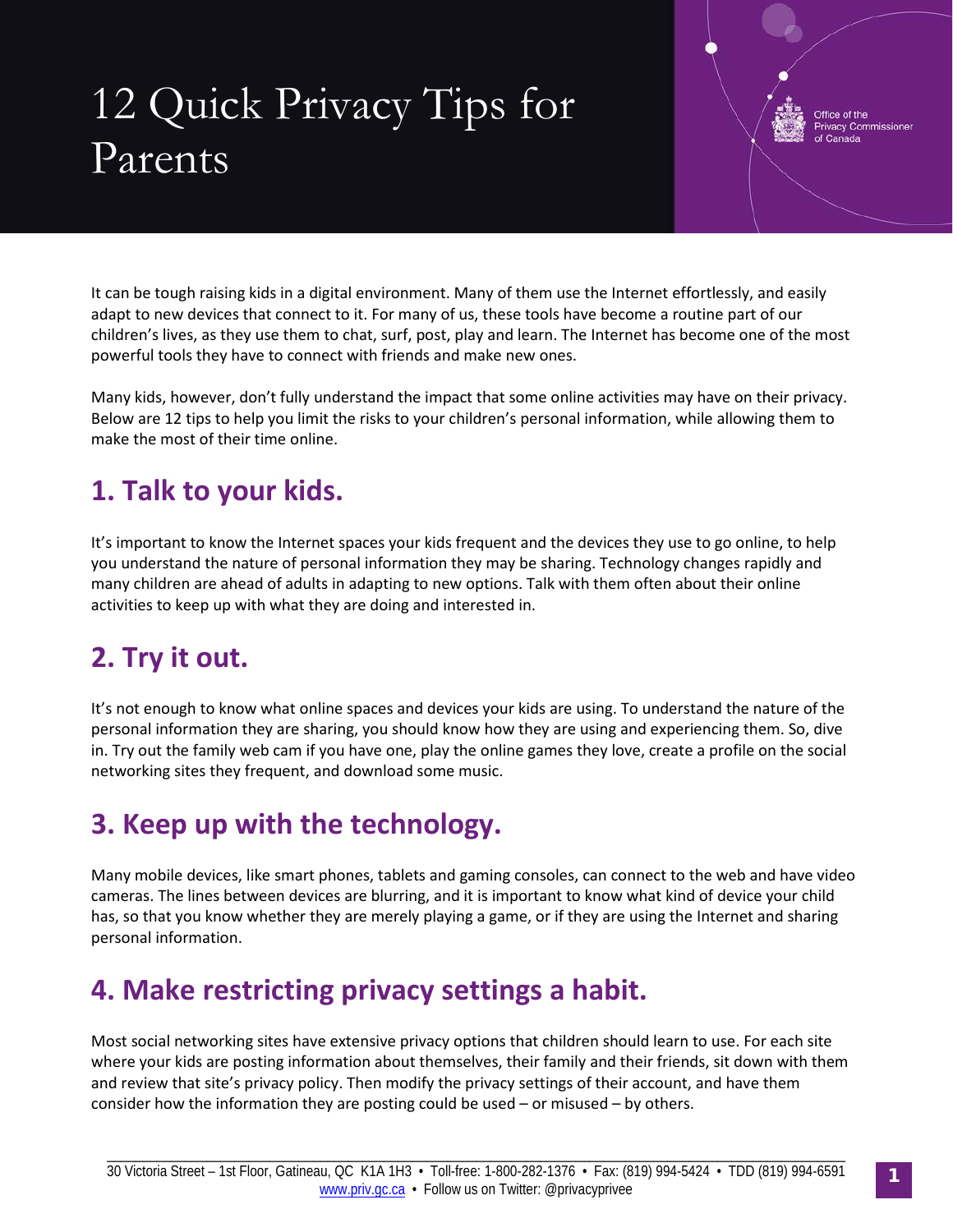## **5. Make password protection a priority.**

Children need to understand that their online information will be better protected if they use passwords. They should use different passwords for different sites and they should change them regularly. Encourage them to ensure their passwords are strong (eight characters or more and a variety of letters and/or numbers), to change them regularly, and to never share them with anyone.

#### **6. Emphasize the importance of protecting mobile devices.**

The first thing anyone should do with a new mobile device is activate the password protection. Talk to your kids about this, and the importance of protecting the device itself – not just because it may be expensive, but because it may contain their personal information. A device that gets into the wrong hands could result in embarrassing or even malicious videos or pictures being posted online by someone else in your child's name.

## **7. Remind your kids that what they post on the Internet is not always private.**

Your kids should understand that once they post content online, they no longer have control over it. It can be forwarded, copied and pasted, manipulated, printed out or saved – it can remain online, in some form, potentially forever. They should know that even password-protected pages are not totally secure, and that deleting information doesn't mean that it's gone forever.

#### **8. Teach your kids to think before they click.**

It can take only seconds to snap a photo and post it to the Internet, or to post a comment. But it can be nearly impossible to permanently delete that comment or photo once it's posted, as it can then be downloaded or archived by others. This is why it's so important for kids to think twice about every piece of personal information before they post it to the Internet. They should only post things that they would be comfortable with the whole world seeing.

#### **9. Stress the importance of knowing your real friends.**

Kids need to know that, online, they can't be 100% sure of who they're talking to, so they should never accept friend requests from people they don't know in real life. Online friends can end up accessing online photo albums, reading personal comments, copying and pasting information, knowing what you're doing and where you are. Remind your kids that a "friend" of a "friend" of a real-life friend is really just a stranger.